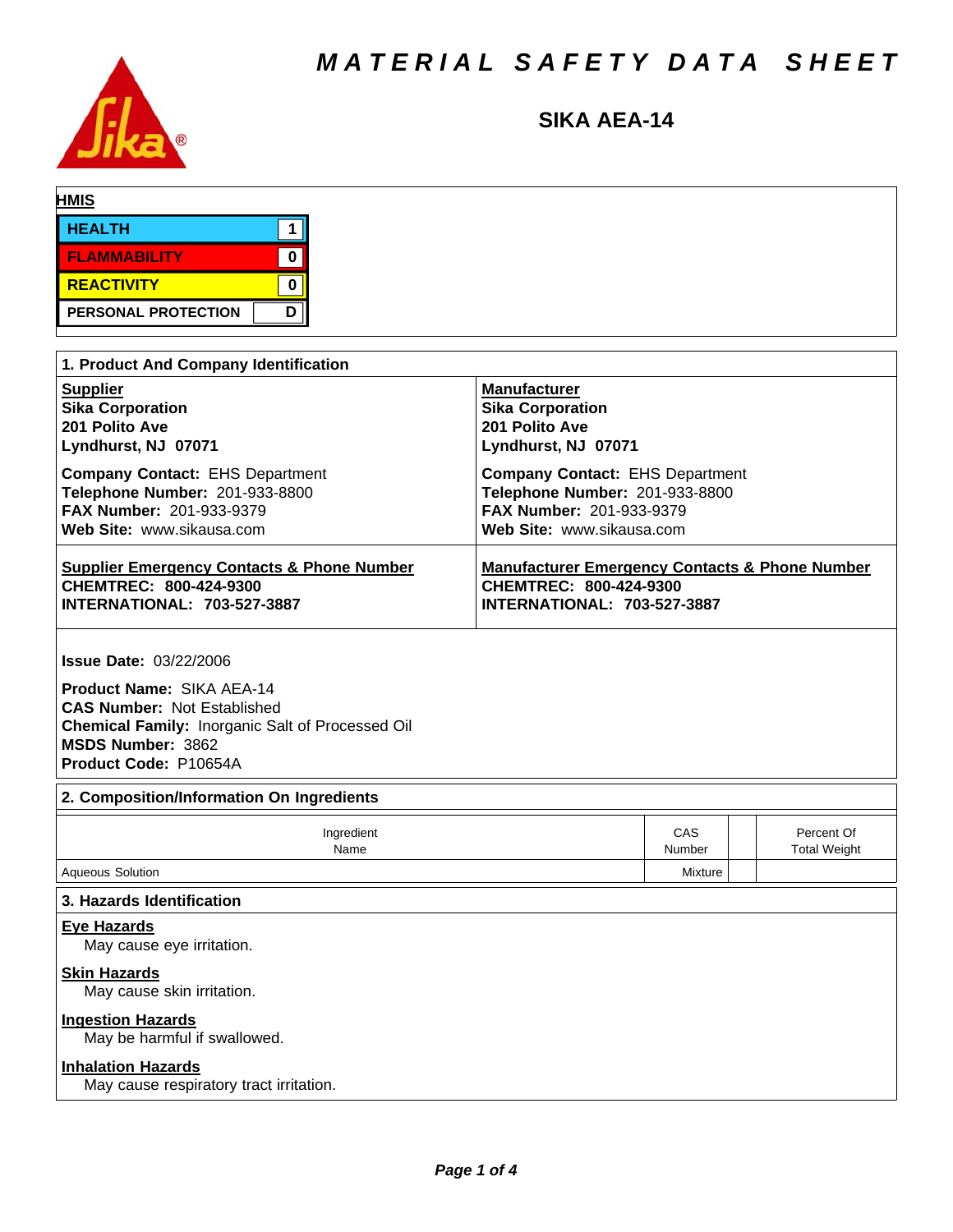# **SIKA AEA-14**

# **4.First AidMeasures**

## **Eye**

In case of contact, hold eyelids apart and immediately flush eyes with plenty of tepid water for at least 15 minutes. Get medical attention immediately if irritation develops and persists.

#### **Skin**

In case of contact, immediately flush skin with soap and plenty of tepid water for at least 15 minutes. Get medical attention immediately if irritation (redness, rash, blistering) develops and persists.

## **Ingestion**

If swallowed, do not induce vomiting unless directed to do so by medical personnel.

## **Inhalation**

Remove to fresh air. If not breathing, give artificial respiration, seek medical attention.

## **5. Fire Fighting Measures**

#### **Fire And Explosion Hazards**

None Known.

#### **Extinguishing Media**

Aqueous solution, will not support combustion. Use the appropriate extinguishing media for the surrounding fire.

#### **Fire Fighting Instructions**

In the event of a fire, firefighters should wear full protective clothing and NIOSH-approved self-contained breathing apparatus with a full facepiece operated in the pressure demand or other positive pressure mode.

#### **6. Accidental Release Measures**

Avoid release to the environment. Use appropriate Personal Protective Equipment (PPE). Contain spill and collect with absorbent material and transfer into suitable containers. Do not flush to sewer or allow to enter waterways. Ventilate enclosed area.

## **7. Handling And Storage**

#### **Handling And Storage Precautions**

Keep out of reach of children. Store in a cool, dry, well ventilated area. Keep containers tightly closed.

#### **Work/Hygienic Practices**

Wash thoroughly with soap and water after handling.

#### **8. Exposure Controls/Personal Protection**

#### **Engineering Controls**

Use with adequate general and local exhaust ventilation. Refer to the current edition of "Industrial Ventilation: A Manual of Recommended Practice" published by the American Conference of Governmental Industrial Hygienists for information on the design, installation, use, and maintenance of exhaust systems.

#### **Eye/Face Protection**

Faceshield over safety glasses or goggles.

#### **Skin Protection**

Chemical-resistant gloves. Lab coat or other work clothing to prevent skin exposure (Long sleeve shirt and long pants). Launder before reuse.

# **Respiratory Protection**

In case of inadequate ventilation, use NIOSH-approved respirator. A respirator protection program that meets 29 CFR 1910.134 requirement must be followed whenever workplace conditions warrant a respirator's use.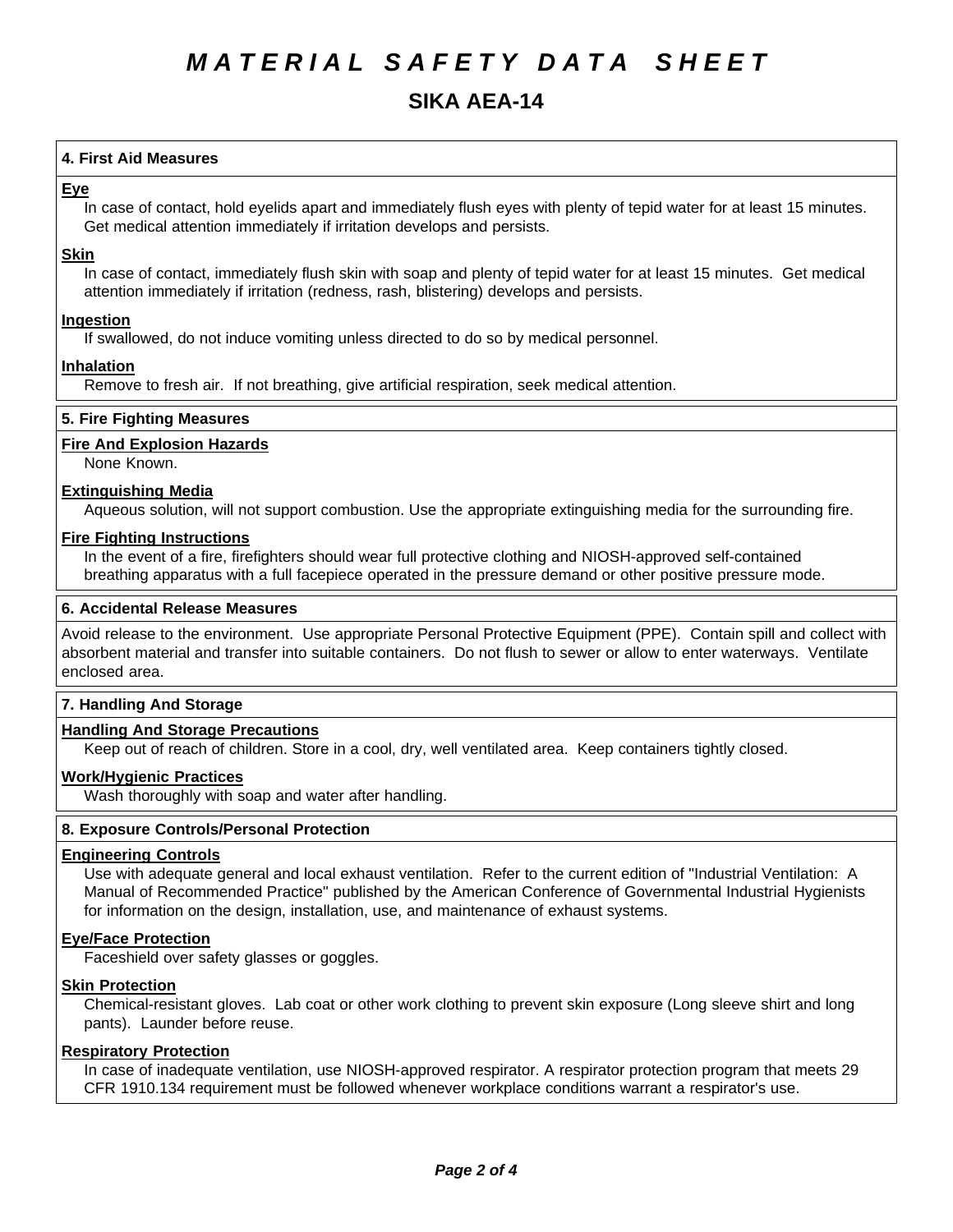# *MATERIAL SAFETY DATA SHEET*

# **SIKA AEA-14**

# **9. PhysicalAnd Chemical Properties**

#### **Appearance**

Dark brown liquid

#### **Odor**

Characteristic

**Chemical Type:** Mixture **Melting Point:** N/AV°F **Boiling Point:** N/AV°F **Specific Gravity:** 1.01 **Packing Density:** 8.51 lbs/gal **Vapor Pressure:** N/AV **Vapor Density:** >AIR **Solubility: Complete Evaporation Rate:** Slower Than Ether

#### **10. Stability And Reactivity**

**Stability: Stable Hazardous Polymerization: Will Not Occur** 

# **Conditions To Avoid (Stability)**

None Known

#### **Incompatible Materials**

Strong acids or alkaline materials.

# **Hazardous Decomposition Products**

None Known

#### **Conditions To Avoid (Polymerization)**

None Known

#### **11. Toxicological Information**

No Data Available...

#### **12. Ecological Information**

No Data Available...

# **13. Disposal Considerations**

Dispose in accordance with applicable federal, state and local government regulations. Waste generators must determine whether a discarded material is classified as a hazardous waste. USEPA guidelines for the classification determination are listed in 40 CFR Parts 261.3. Additionally, waste generators must consult state and local hazardous waste regulations to ensure complete and accurate classification.

# **14. Transport Information**

#### **Proper Shipping Name**

Not Regulated by US D.O.T.

## **15. Regulatory Information**

#### **SARA Hazard Classes**

Acute Health Hazard